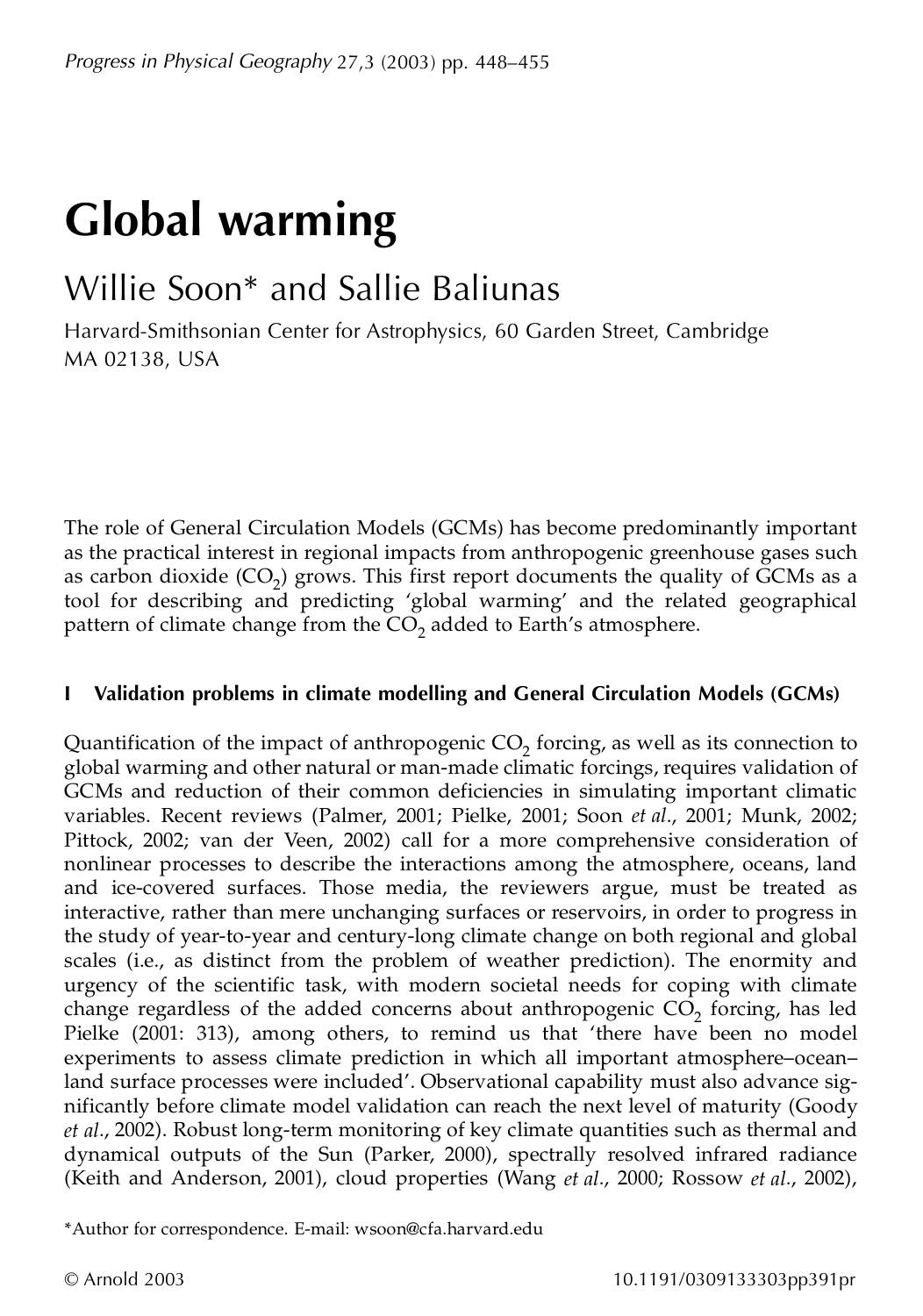surface radiative energy fluxes (Wild *et al*., 2001), mass balance of glaciers (Dyurgerov, 2002; van der Veen, 2002), sea ice thickness (Holloway and Sou, 2002; Preller *et al*., 2002) and even a global mass-distribution constraint such as Earth's mean dynamic oblateness parameter  $J_2$  (Cox and Chao, 2002) would be important improvements.

#### **II Simulations of climate variables**

The current generation of GCMs have shown serious gaps and systematic deficiencies in calculating both regional and global changes for many variables such as temperature, precipitation, cloud properties and important oceanic variables, including oceanic circulation, pattern of sea surface temperature, as well as sea surface elevation (sealevel) and bottom pressure (Palmer, 2001; Pielke, 2001; Soon *et al*., 2001; Munk, 2002; Schneider, E.K., 2002; van der Veen, 2002; Huang and Jin, 2002; Davey *et al*., 2002).

#### 1 Temperature

As noted by Johnson (1997), the appearance of the 1990 Intergovernmental Panel on Climate Change (IPCC) report (Houghton *et al*., 1990) marked the recognition that all GCMs suffer from 'the general coldness problem', which is particularly acute in the lower tropical troposphere (below 500 mb) and upper polar troposphere (above 500 mb). The general coldness problem is seen in 104 out of the 105 outcomes, covering the entire troposphere, from 35 different simulations by 14 climate models. The ubiquitous cold-bias problem persists to date, as shown in the collection of GCM simulations compared with observed stratospheric and tropospheric temperatures in Pawson *et al*.  $(2000).$ 

Johnson (1997) suggested that the origin of the cold bias arises from an extreme sensitivity of GCMs to systematic, aphysical entropy sources introduced by spurious numerical diffusion, Gibbs oscillations or inadequate sub-grid-scale parameterizations. Johnson estimated that a temperature bias of  $10^{\circ}$ C may be expected from only a  $4\%$ error in modelling net heat flux that is linked to any number of aphysical entropy sources, including those owing to numerical problems with the transport and phase changes of water in vapor, liquid or ice, and the spurious mixing of moist, static energy. A follow-on study by Johnson *et al*. (2000) shed further light on how the cold bias associated with spurious, positive-definite entropy contaminates the computation of hydrologic and chemical processes by virtue of their strong inherent dependence on temperature. Johnson *et al*., estimated that the error in saturation-specific humidity doubles for every 10°C increase in temperature. Johnson (1997: 2842) further stressed that 'erroneous sources of entropy in atmosphere and ocean models differ in both origin and intensity. Efforts in coupled climate modeling to simulate accurately energy exchange across the mutual atmosphere–ocean interface will be extremely difficult . . . The implication is that atmospheric and oceanic energy balances within coupled climate models that do not require flux adjustment are suspect'.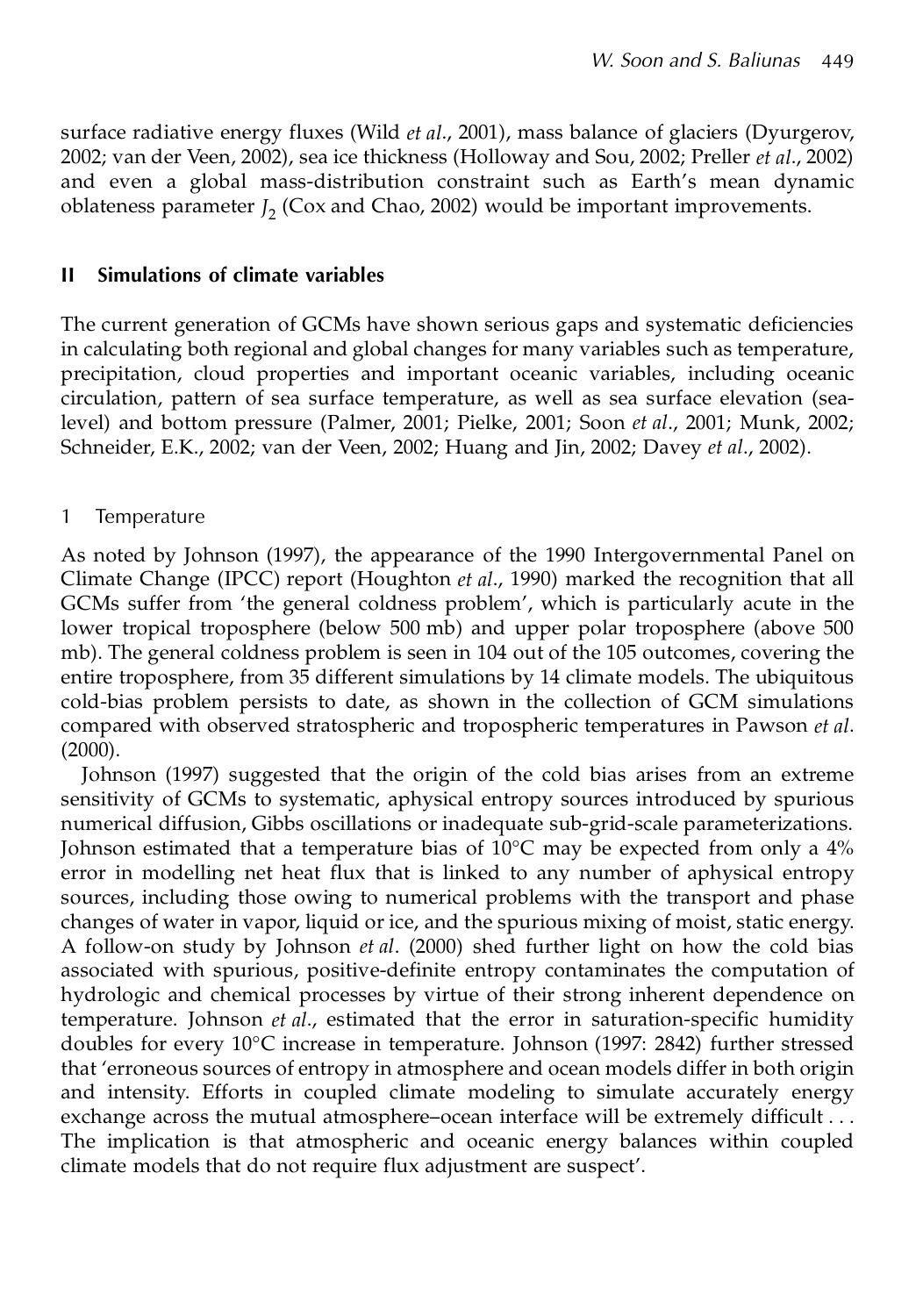# 2 Precipitation

Soden (2000) documented the inability of some 30 different atmospheric GCMs in the Atmospheric Modeling Intercomparison Project (AMIP) to reproduce faithfully interannual changes in precipitation over the Tropics (30°N to 30°S). Good agreement was found between observations and the GCMs' simulations of atmospheric water vapour content, tropospheric temperature at 200 mb and outgoing longwave radiation. However, observations and model simulations of precipitation and net downward longwave radiation at the surface disagreed. Considering the direct association of latent heat release by precipitation from moist air to the warming and cooling of the atmosphere, Soden (2000) noted that the good agreement between the observed and modelled temperature at 200 mb is surprising, given simultaneously the large difference between the observed and modelled precipitation fields. One explanation for the good temperature agreement at 200 mb is that it could be fortuitous because the atmospheric GCMs were forced with observed sea surface temperatures. Meanwhile, the modeled interannual variabilities of the hydrologic cycle, seriously underestimated by a factor of three to four (Soden, 2000), correctly diagnose miscalculation of the precipitation fields. Based on the models' relatively constant values of downward longwave radiation reaching the surface (see Wild *et al*., 2001 for further quantitative comparisons around the globe), Soden (2000) points to possible systematic errors in current GCM representations of low-lying boundary-layer clouds. However, the study cannot exclude the possibility of errors in algorithms that retrieve precipitation data from satellite observations, which would emphasize the need for improved precipitation data products.

## 3 Clouds

Wielicki *et al*. (2002) offered observational evidence for large decadal variability of the tropical mean radiative energy budget of the past two decades, which may be explained by independently observed changes in tropical mean cloudiness. More significantly, those results highlighted 'the critical need to improve cloud modeling' because several GCMs failed to simulate that large observed variability in the tropical energy budget. Grabowski (2000) emphasized the importance of proper evaluation of the effects of cloud microphysics on tropical climate by using models that directly resolve mesoscale dynamics. Grabowski pointed out that the main effect of cloud microphysics is on the ocean surface rather than directly on atmospheric processes. Because of the great mismatch between the timescales of oceanic and atmospheric dynamics, Grabowski was pessimistic about quantifying the relation between cloud microphysics and tropical climate. The parameterizations of cloud microphysics and cloud formation processes, as well as their interactions with other variables of the ocean and atmosphere, remain major challenges.

4 Ocean thermodynamics and dynamics: tropical ocean climatology and the stability of the North Atlantic Thermohaline Circulation (THC)

In a systematic comparison of the performance of 23 dynamical ocean–atmosphere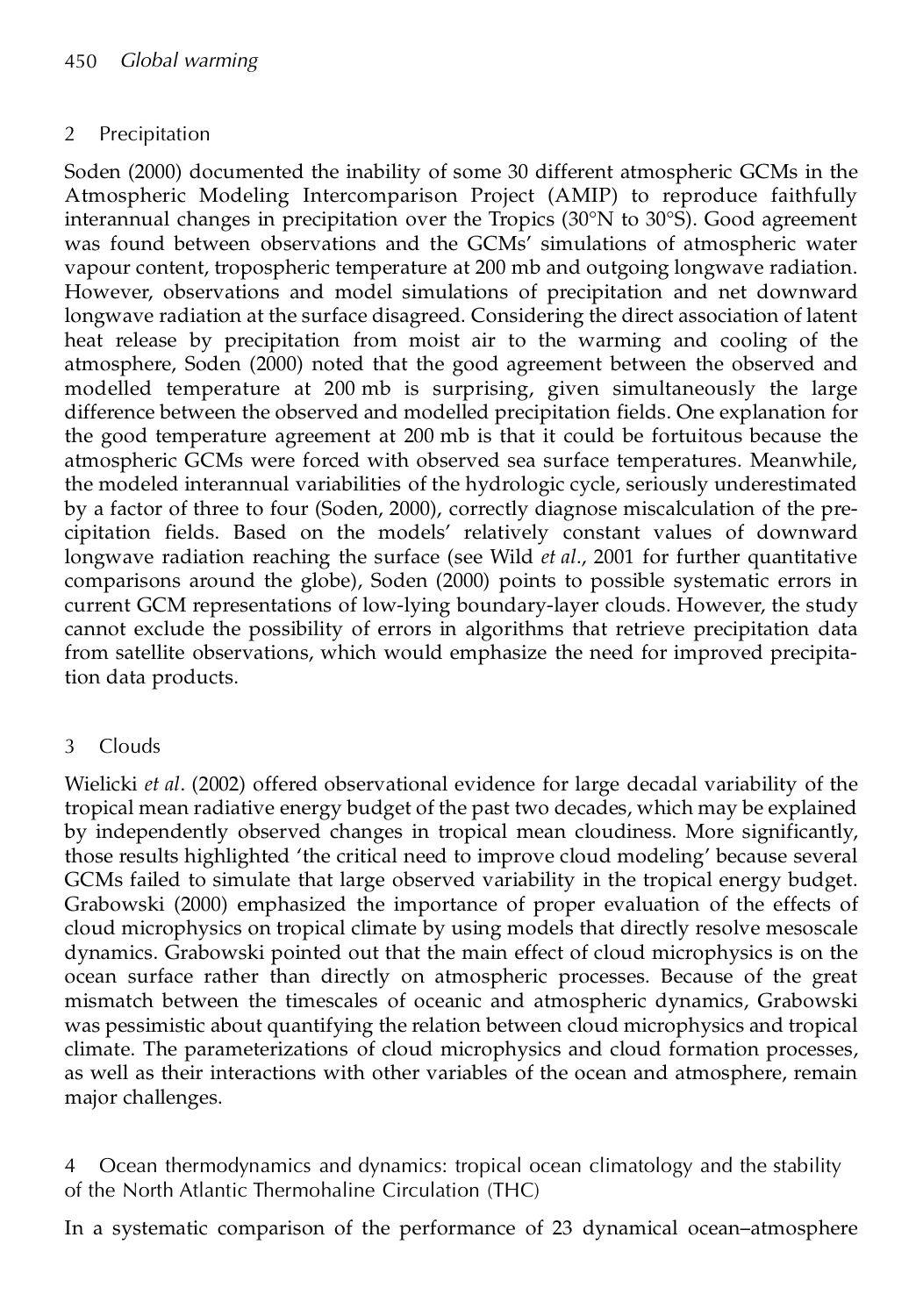models, Davey *et al*. (2002: 418) found that 'no single model is consistent with observed behaviour in the tropical ocean regions . . . as the model biases are large and gross errors are readily apparent'. Without flux adjustment, most models produced annual mean equatorial sea surface temperature (SST) in the central Pacific that are too cold by 2–3°C. All GCMs except one simulated the wrong sign of the east–west SST gradient in the equatorial Atlantic. The GCMs also incorrectly simulate the seasonal climatology in all ocean sectors and its interannual variability in the Pacific ocean; surface wind stress is diagnosed as the key parameter leading to those poor outcomes. The shortfall in interannual variability is more pronounced for zonal wind stress than for SST. Schneider, E.K. (2002) made the first progress in isolating and understanding specific intramodel and intermodel disagreements in the simulations of the equatorial Pacific ocean climatology and variability by using various flux-corrected experiments.

Russell and Rind (1999) noted that despite a global warming of 1.4°C around the time of  $CO<sub>2</sub>$  doubling, large regional coolings of up to  $4^{\circ}C$  were forecasted in both the North Atlantic Ocean (56–80°N, 35°W–45°E) and South Pacific (near the Ross Sea, 60–72°S, 165°E–115°W) because meridional poleward heat transfer was reduced over the North Atlantic and local convection was suppressed over the South Pacific. However, Russell *et al*. (2000) subsequently demonstrated that their GCM predicted unreliable regional changes over the Southern Ocean because of the model's excessive sea ice variability. Another GCM's high-latitude Southern Ocean suffers from a large, unphysical drift (Cai and Gordon, 1999). For example, within 100 years of coupling the atmosphere to the ocean, the modeled Antarctic Circumpolar Current artificially intensified by 30 Sv (from 157 to 187 Sv) despite the use of flux adjustments. Cai and Gordon identified the instability of convection patterns in the Southern Ocean of the GCM to be the primary cause of that large drift.

The reasons for the projected weakening of the North Atlantic THC in various models remain unclear because, as Mikolajewicz and Voss (2000) caution, the GCMs give contrasting roles to individual atmospheric and oceanic fluxes of heat, moisture, salinity and momentum. Thus, although a complete breakdown of the North Atlantic THC is predicted for sufficiently strong  $CO_2$  forcing in some simulations (Schmittner and Stocker, 1999, Rahmstorf, 2000), Wood *et al*. (1999) and Mikolajewicz and Voss (2000) cautioned that the predicted changes of the THC are very sensitive to parameterizations of various components of the hydrologic cycle, including precipitation, evapouration and river runoff. For example, without a perpetually enhanced influx of freshwater (from any source) or extreme  $CO_2$  forcing, the transient decrease in THC overturning eventually recovers as time progresses in the model (Mikolajewicz and Voss, 2000; Holland *et al*., 2000). In addition, when a dynamic sea ice module is included in a coupled atmosphere–ocean model, Holland *et al*. (2000) report a reduction (rather than an enlargement) in the variance of the THC overturning flowrate under the doubled  $CO_2$  condition, down to 0.25 Sv<sup>2</sup> (or only 7% of value simulated for presentday forcing) from the high value of  $3.6 \text{ Sv}^2$  simulated under the present-day forcing level.

Furthermore, Latif *et al*. (2000) reported a new stabilization mechanism that counters previous expectations of a CO<sub>2</sub>-induced THC weakening. Latif *et al.*,'s state-of-the-art coupled ocean–atmosphere GCM of the Max Planck Institut für Meteorologie at Hamburg (MPI) resolves the tropical oceans at a meridional scale of  $0.5^\circ$ , rather than the more typical scale of 2–6º, and produces no weakening of the THC when forced by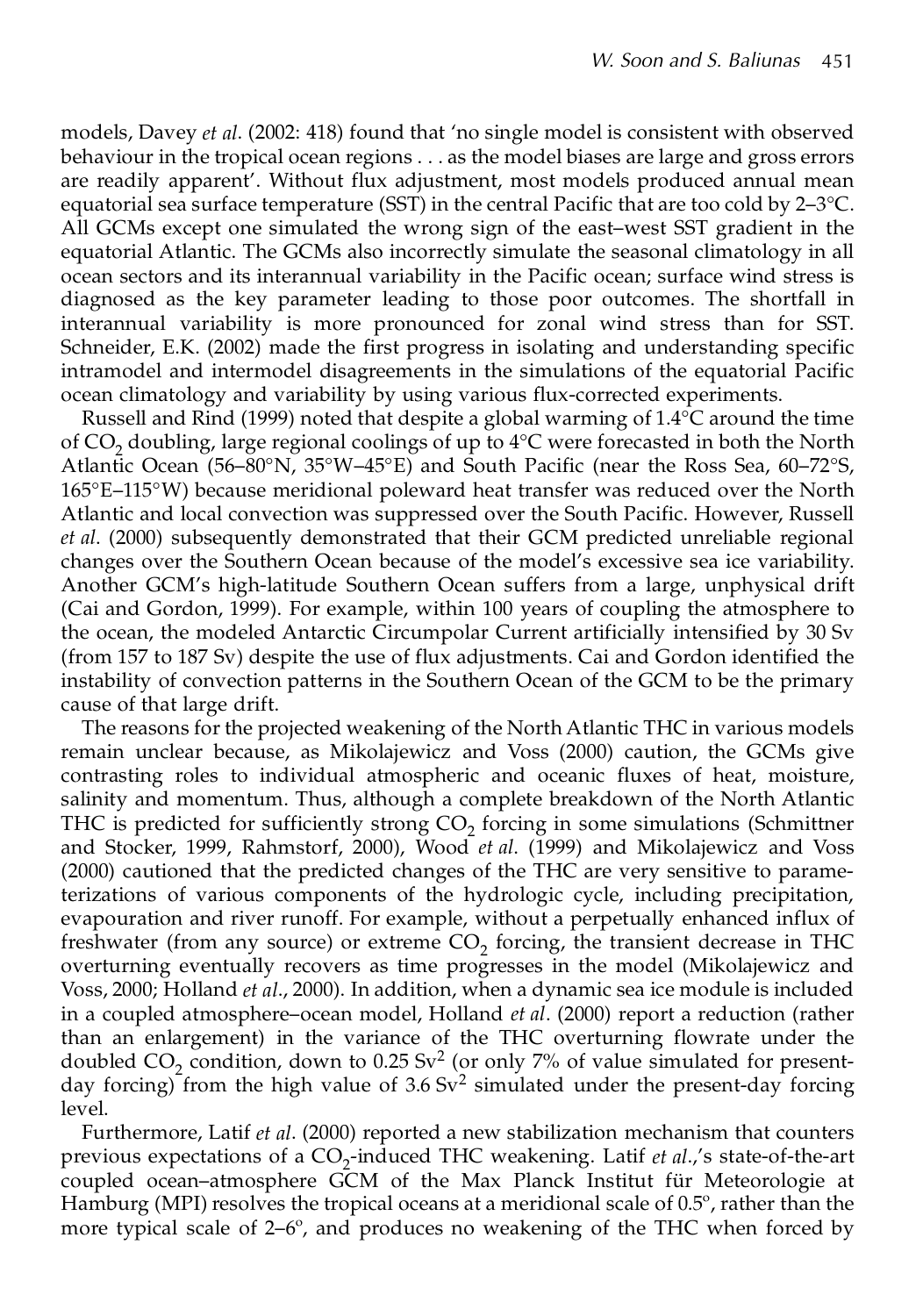increasing CO<sub>2</sub>. Latif *et al*. showed that anomalously high salinities in the tropical Atlantic, produced by excess freshening through the remote forcing at the equatorial Pacific, were advected poleward to the sinking region of the THC. The effect was sufficient to compensate for the local increase in freshwater influx at North Atlantic. Updated experiments for a similar  $CO_2$  forcing scenario by Gent (2001) and Sun and Bleck (2001) also confirm the relative stability of the THC because of compensating effects among thermal perturbation, changes in surface hydrology and salinity.

Therefore, sophisticated GCMs results are consistent with both a stable and unstable North Atlantic THC under a future high CO<sub>2</sub> radiative forcing scenario. Latif et al. (2000) concluded that the response of THC to enhanced greenhouse warming is still an open question, and Gent (2001) reiterated that estimating the response of the THC in the twenty-first century, important as the question may be, is 'a very demanding question to ask of current state-of-the-art coupled climate models'.

# **III The incorrect fingerprint of CO<sup>2</sup> forcing in GCMs**

No GCM has successfully simulated the observed relative warming trend of the surface layer compared with the low troposphere. All GCMs consistently predict that the troposphere should warm faster than surface air when radiative forcing is enhanced by CO<sup>2</sup> (Bengtsson *et al*., 1999). Santer *et al*. (2001) confirmed that the wrong fingerprint is observed compared with that expected from  $CO_2$  forcing on the atmosphere. GCMs simulate trend differences of surface-minus-lower troposphere temperature significantly smaller than the observed results for 51 out of 54 simulations examined, even for best-effort attempts to account for trend biases introduced by effects of volcanoes and El-Niño–Southern Oscillation (ENSO).

Some theoretical proposals expect a warming of the surface relative to the lower troposphere because of nonlinear climate dynamics (Corti *et al*., 1999). That expectation is because of the differential surface response with the pattern of Cold Ocean and Warm Land (COWL) that becomes increasingly unimportant with distance from the surface (see Soon *et al*., 2001, for additional explanation). Nevertheless, no GCM has incorporated such an idea into an operationally robust simulation of the climate system response to greenhouse effects from added  $CO<sub>2</sub>$ . This incorrect forecast of the fingerprint of carbon dioxide forcing on the surface and atmosphere temperature needs resolution.

#### **IV Summary**

Climate models are now being used extensively to diagnose the causative, especially anthropogenic, factors of observed climatic changes of the past few decades (Palmer, 2001; Stott *et al*., 2001; Thorne *et al*., 2002). These models are also used to make long-term climate projections and climate risk assessments based on future anthropogenic forcing scenarios (Saunders, 1999; Palmer, 2001; Houghton *et al*., 2001; Pittock, 2002; Schneider, S.H., 2002). Many such exercises help to shape public policy recommendations concerning future energy use and various 'climate protection' measures in order to prevent 'dangerous climate impacts' (e.g., Schneider, S.H., 2002; O'Neill and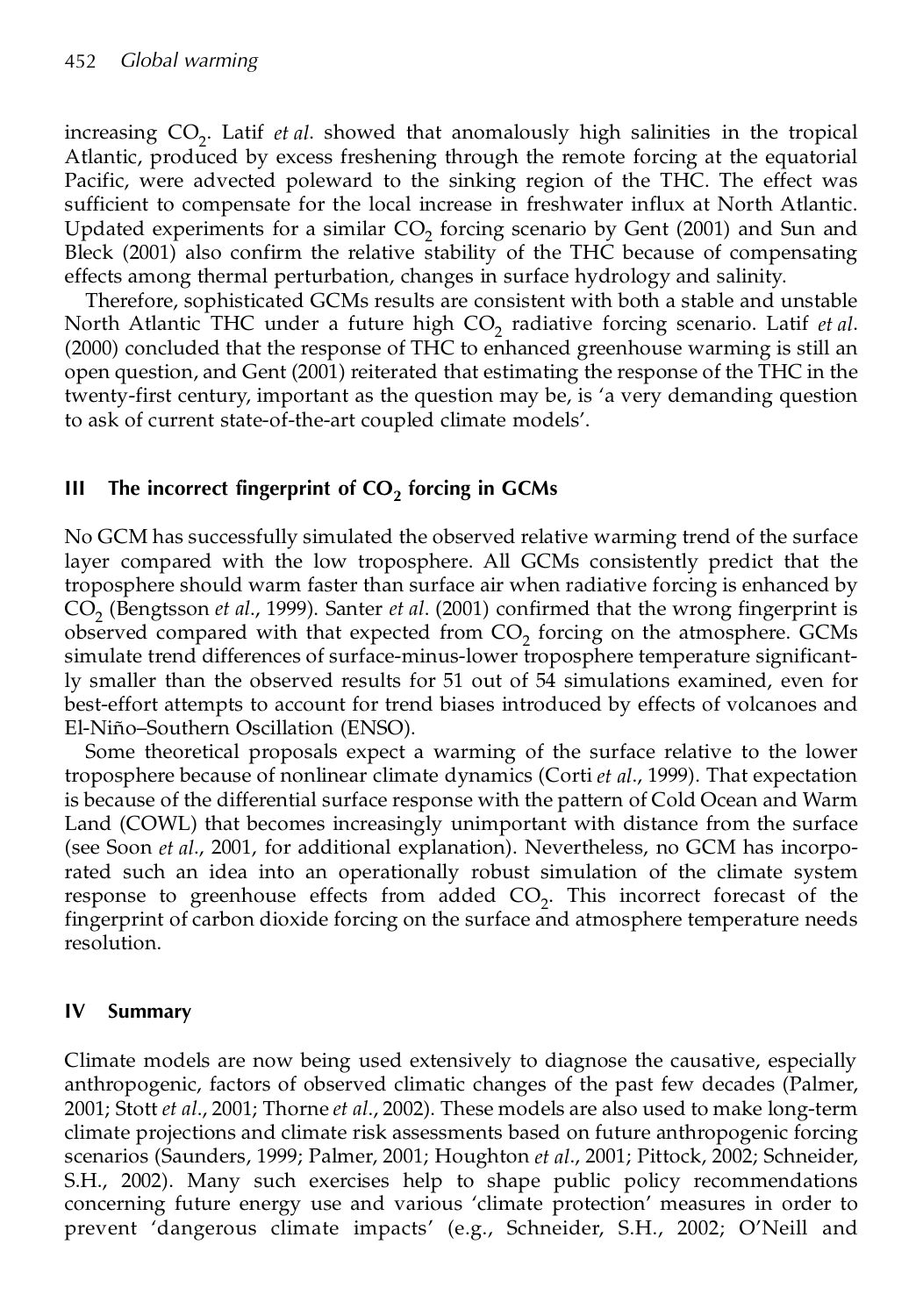Oppenheimer, 2002). But meaningful and credible scientific confidence, resting either on the traditional deterministic method of quantification or the probabilistic mode of measuring change (as favoured by, for example, Washington, 2000; Räisänen and Palmer, 2001; Schneider, S.H., 2002) cannot yet be made to such computer experiments because climate models do not yield sufficiently reliable, quantitative results in reproducing well-documented climatic changes around the world.

Govindan *et al*. (2002) highlighted, by performing the detrended fluctuation analysis on daily maximum temperature records for six sites spread across the globe, that seven leading coupled GCMs systematically underestimated the observed long-range persistence of the atmosphere (roughly after timescales longer than 2 years or so) and overestimated the daily maximum temperature trend. From that failure of computer models to emulate the observed behaviour in the real atmosphere, Govindan *et al*., deduced that 'the anticipated global warming is also [likely] overestimated' by those leading GCMs.

Another key uncertainty in climate modelling concerns the true sensitivity of the Earth's climate system to a given radiative forcing. Andronova and Schlesinger (2001) deduced a large range of values for the climate sensitivity parameter,  $\Delta T_{2x}$  (i.e., the equlibrium global-mean surface temperature warming in response to a doubling of atmospheric  $CO<sub>2</sub>$  concentration) owing to limited understanding of natural variability and uncertainty in climate radiative forcing. That sensitivity parameter, so necessary for an accurate prediction of  $CO<sub>2</sub>$  radiative forcing, has a 90% confidence interval of 1.0°C to 9.3ºC. Using a different model and tuning scenarios, Forest *et al*. (2002) similarly obtained 1.4°C to 7.7°C as the 5% to 95% confidence interval for  $\Delta T_{2x}$ .

#### Acknowledgements

This work was supported by the Air Force Office of Scientific Research grant AF 49620- 02-1-0194 and by the National Aeronautics and Space Administration grant NAG5-7635.

#### **References**

- **Andronova, N.G.** and **Schlesinger, M.E.** 2001: Objective estimation of the probability density function for climate sensitivity. *Journal of Geophysical Research* 106, 22605–11.
- **Bengtsson, L., Roeckner, E.** and **Stendel, M.** 1999: Why is the global warming proceeding much slower than expected? *[Journal of](http://ninetta.ingentaselect.com/nw=1/rpsv/cgi-bin/linker?ext=a&reqidx=/0148-0227^28^29104L.3865[aid=232100]) [Geophysical Research](http://ninetta.ingentaselect.com/nw=1/rpsv/cgi-bin/linker?ext=a&reqidx=/0148-0227^28^29104L.3865[aid=232100])* 104, 3865–76.
- **Cai, W.** and **Gordon, H.B.** 1999: Southern highlatitude ocean climate drift in a coupled model. *[Journal of Climate](http://ninetta.ingentaselect.com/nw=1/rpsv/cgi-bin/linker?ext=a&reqidx=/0894-8755^28^2912L.132[aid=5150832])* 12, 132–46.
- **Corti, S., Molteni, F.** and **Palmer, T.N.** 1999: Signature of recent climate change in frequencies of natural atmospheric circulation regimes. *Nature* [398, 799–802.](http://ninetta.ingentaselect.com/nw=1/rpsv/cgi-bin/linker?ext=a&reqidx=/0028-0836^28^29398L.799[aid=232114])

**Cox, C.M.** and **Chao, B.F.** 2002: Detection of a large-scale mass redistribution in the terrestrial system since 1998. *Science* [297, 831–33.](http://ninetta.ingentaselect.com/nw=1/rpsv/cgi-bin/linker?ext=a&reqidx=/0036-8075^28^29297L.831[aid=5150833])

- **Davey, M.K.** *et al.,* 2002: STOIC: a study of coupled model climatology and variability in tropical ocean regions. *Climate Dynamics* 18, 403–20.
- **Dyurgerov, M.B.** 2002: *Glacier mass balance and regime: data of measurements and analysis*. Institute of Arctic and Alpine Research (INSTAAR) Occasional Paper 55, University of Colorado, Boulder.
- **Forest, C.E., Stone, P.H., Sokolov, A.P., Allen, M.R.** and **Webster, M.D.** 2002: Quantifying uncertainties in climate system properties with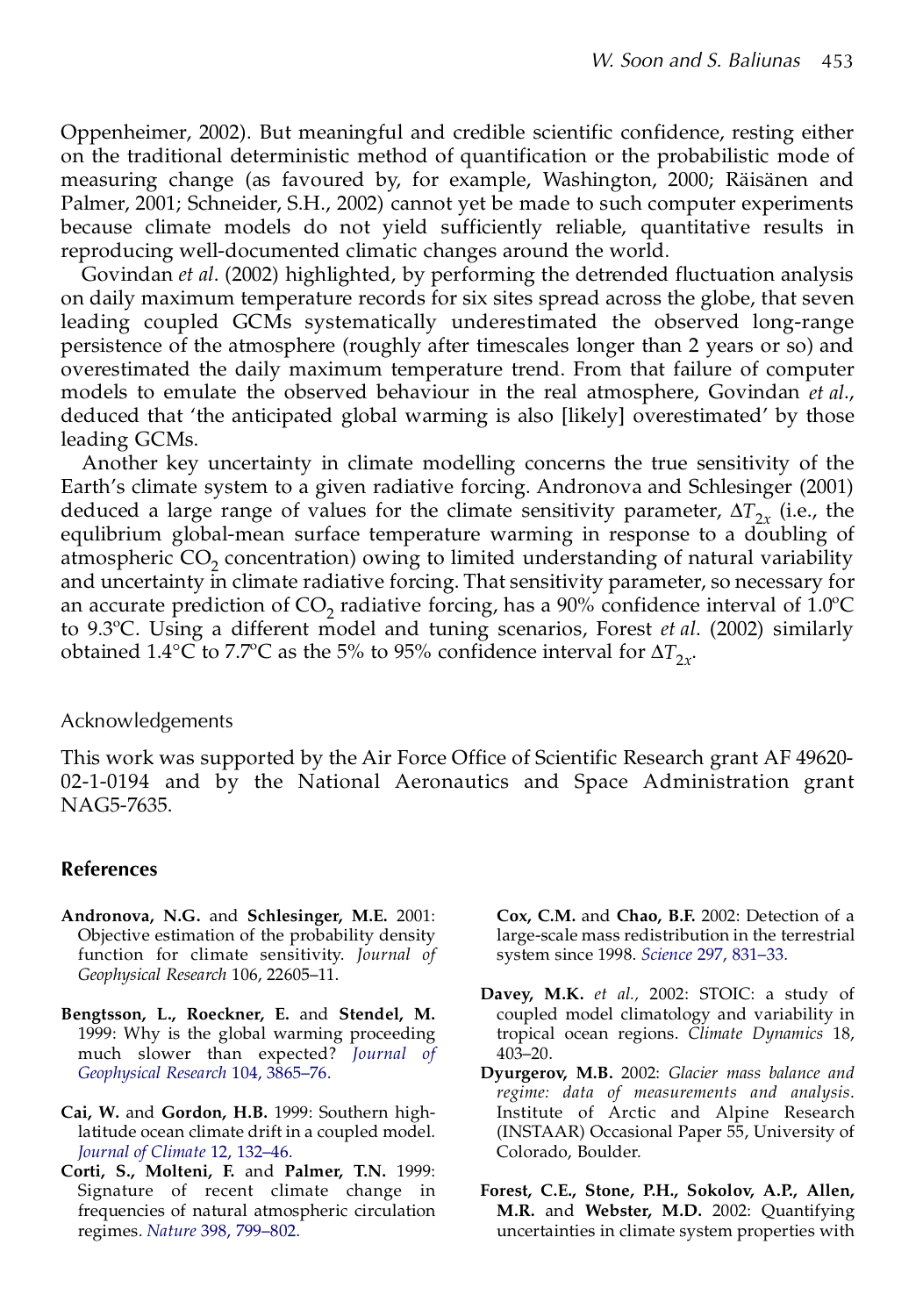the use of recent climate observations. *[Science](http://ninetta.ingentaselect.com/nw=1/rpsv/cgi-bin/linker?ext=a&reqidx=/0036-8075^28^29295L.113[aid=5150835])* [295, 113–17.](http://ninetta.ingentaselect.com/nw=1/rpsv/cgi-bin/linker?ext=a&reqidx=/0036-8075^28^29295L.113[aid=5150835])

- **Gent, P.R.** 2001: Will the North Atlantic ocean thermohaline circulation weaken during the 21st century? *Geophysical Research Letters* 28, 1023–26.
- **Goody, R., Anderson, J., Karl, T., Miller, R.B., North, G., Simpson, J., Stephens, G.** and **Washington, W.** 2002: Why monitor the climate? *Bulletin of the American Meteorological Society* 83, 873–78.
- **Govindan, R.B., Vyushin, D., Bunde, A., Brenner, S., Havlin, S.** and **Schellnhuber, H.-J.** 2002: Global climate models violate scaling of the observed atmospheric variability. *[Physical](http://ninetta.ingentaselect.com/nw=1/rpsv/cgi-bin/linker?ext=a&reqidx=/0031-9007^28^2989L.28501[aid=5150838]) [Review Letters](http://ninetta.ingentaselect.com/nw=1/rpsv/cgi-bin/linker?ext=a&reqidx=/0031-9007^28^2989L.28501[aid=5150838])* 89, 28501(4).
- **Grabowski, W.W.** 2000: Cloud microphysics and the tropical climate: Cloud-resolving model perspective. *Journal of Climate* 13: 2306–22.
- **Holland, M.M., Brasket, A.J.** and **Weaver, A.J.** 2000: The impact of rising atmospheric  $CO<sub>2</sub>$  on simulated sea ice induced thermohaline circulation variability. *[Geophysical Research](http://ninetta.ingentaselect.com/nw=1/rpsv/cgi-bin/linker?ext=a&reqidx=/0094-8276^28^2927L.1519[aid=5150839]) Letters* [27, 1519–22.](http://ninetta.ingentaselect.com/nw=1/rpsv/cgi-bin/linker?ext=a&reqidx=/0094-8276^28^2927L.1519[aid=5150839])
- **Holloway, G.** and **Sou, T.** 2002: Has Arctic sea ice rapidly thinned? *Journal of Climate* 15, 1691–701.
- **Houghton, J.T., Jenkins, G.J.** and **Ephraums, J.J.,** editors, 1990: *Climate change: the IPCC scientific assessment*. Cambridge: Cambridge University Press.
- **Houghton, J.T., Ding, Y., Griggs, D.J., Noguer, M., van der Linden, P.J., Dai, X., Maskell, K.** and **Johnson, C.A.,** editors, 2001: *Climate change 2001: the scientific basis*. Cambridge: Cambridge University Press.
- **Huang, R.X.** and **Jin, X.-Z.** 2002: Sea surface elevation and bottom pressure anomalies due to thermohaline forcing. Part I: Isolated perturbations. *Journal of Physical Oceanography* 32, 2131–50.
- **Johnson, D.R.** 1997: 'General coldness of climate models' and Second Law: implications for modeling the Earth system. *Journal of Climate* 10, 2826–46.
- **Johnson, D.R., Lenzen, A.J., Zapotocny, T.H.** and **Schaack, T.K.** 2000: Numerical uncertainties in the simulation of reversible isentropic processes and entropy conservation. *Journal of Climate* 13, 3860–84.
- **Keith, D.W.** and **Anderson, J.G.** 2001: Accurate spectrally resolved infrared radiance

observation from space: Implications for the detection of decade-to-century-scale climatic change. *[Journal of Climate](http://ninetta.ingentaselect.com/nw=1/rpsv/cgi-bin/linker?ext=a&reqidx=/0894-8755^28^2914L.979[aid=4864869])* 14, 979–90.

- **Latif, M., Roeckner, E., Mikolajewicz, U.** and **Voss, R.** 2000: Tropical stabilization of the thermohaline circulation in a greenhouse warming simulation. *[Journal of Climate](http://ninetta.ingentaselect.com/nw=1/rpsv/cgi-bin/linker?ext=a&reqidx=/0894-8755^28^2913L.1809[aid=3399142])* 13, 1809–13.
- **Mikolajewicz, U.** and **Voss, R.** 2000: The role of the individual air-sea flux components in  $CO_2$ induced changes of the ocean's circulation and climate. *Climate Dynamics* 16, 627–42.
- **Munk, W.** 2002: Twentieth century sea level: an enigma. *[Proceedings of the National Academy of](http://ninetta.ingentaselect.com/nw=1/rpsv/cgi-bin/linker?ext=a&reqidx=/0027-8424^28^2999L.6550[aid=5150845]) Sciences* [99, 6550–55.](http://ninetta.ingentaselect.com/nw=1/rpsv/cgi-bin/linker?ext=a&reqidx=/0027-8424^28^2999L.6550[aid=5150845])
- **O'Neill, A.** and **Steenman-Clark, L.** 2002: The computational challenges of Earth-system science. *[Philosophical Transactions of the Royal](http://ninetta.ingentaselect.com/nw=1/rpsv/cgi-bin/linker?ext=a&reqidx=/1364-503X^28^29360L.1267[aid=2456540]) [Society of London, Series A](http://ninetta.ingentaselect.com/nw=1/rpsv/cgi-bin/linker?ext=a&reqidx=/1364-503X^28^29360L.1267[aid=2456540])* 360, 1267–75.
- **O'Neill, B.C.** and **Oppenheimer, M.** 2002: Dangerous climate impacts and the Kyoto Protocol. *Science* [296, 1971–72.](http://ninetta.ingentaselect.com/nw=1/rpsv/cgi-bin/linker?ext=a&reqidx=/0036-8075^28^29296L.1971[aid=5150846])
- **Palmer, T.N.** 2001: A nonlinear dynamical perspective on model error: A proposal for non-local stochastic-dynamic parameterization in weather and climate prediction models. *[Quarterly Journal of the Royal Meteorological](http://ninetta.ingentaselect.com/nw=1/rpsv/cgi-bin/linker?ext=a&reqidx=/0035-9009^28^29127L.279[aid=2645121]) Society* [127, 279–304.](http://ninetta.ingentaselect.com/nw=1/rpsv/cgi-bin/linker?ext=a&reqidx=/0035-9009^28^29127L.279[aid=2645121])
- **Parker, E.N.** 2000: The physics of the Sun and the gateway to the stars. *Physics Today* 53 (6), 26–31.
- **Pawson, S.** *et al.,* 2000: The GCM-Reality Intercomparison Project for SPARC (GRIPS): scientific issues and initial results. *Bulletin of the American Meteorological Society* 81, 781–96.
- **Pielke, R.A. Sr.,** 2001: Earth system modeling an integrated assessment tool for environmental studies. In Matsuno, T. and Kida, H., editors, *Present and future of modeling global environmental change: Toward integrated modeling*. Tokyo: Terra Scientific Publishing Company (TERRAPUB), 311–37.
- **Pittock, A.B.** 2002: What we know and don't know about climate change: Reflection on the IPCC TAR. *Climatic Change* 53, 393–411.
- **Preller, R.H., Posey, P.G., Maslowski, W., Stark, D.** and **Pham, T.T.C.** 2002: Navy sea ice prediction systems. *Oceanography* 15, 44–56.
- **Rahmstorf, S.** 2000: The thermohaline ocean circulation: a system with dangerous thresholds? *Climatic Change* 46, 247–56.
- **Räisänen, J.** and **Palmer, T.N.** 2001: A probability and decision-model analysis of a multimodel